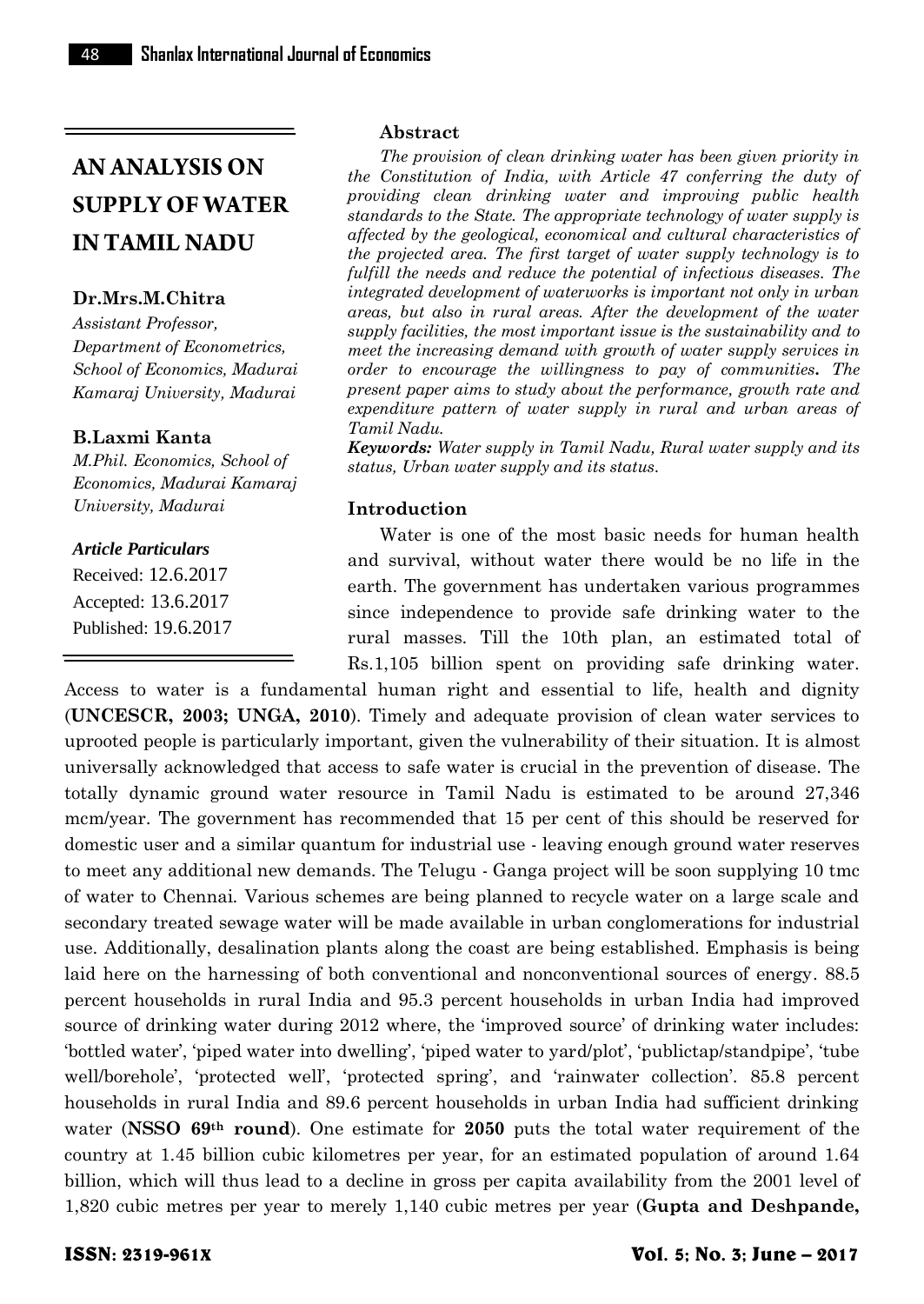**2004**).Serving the world population with adequate drinking water is an important prerequisite, not only to hygienic safety, but to prosperity and political stability as well, and will foster the adaptive capacity of the societies in the developing countries and beyond. To avoid hygienic and political disasters impacting the world economy, investment in water supply must urgently be made. Whether the classical system of urban water supply and sanitation is appropriate to satisfy the needs of the developing world, however, and whether this system meets the general criteria of sustainability is questionable. The costs and the time needed for installation of sewers and wastewater treatment plants are tremendous. In water shortage areas, the amount of tap water required to transport pollutants to the treatment plant is hardly affordable.

The proportion of households having access to improved water sources in urban and rural areas of all over India is given below:

| Year    | Urban | Rural | All India |  |
|---------|-------|-------|-----------|--|
| 1992-93 | 87.6% | 60.9% | 68.2%     |  |
| 1998-99 | 92.6% | 72.3% | 77.9%     |  |
| 2005-06 | 95%   | 84.5% | 88%       |  |
| 2007-08 | 94.4% | 79.6% | 84.4%     |  |
| 2008-09 | 93.9% | 90.4% | 91.4%     |  |
| 2012    | 95.3% | 88.5% | NA        |  |

**Table1: Proportion of Households Having Access to Improved Water Sources**

 **Source:** NFHS 1992-93, 1998-99 and 2005-06; DLHS 2007-08 and NSS Report No.535, 2008- 09 and NSS 69th Round report, July-December 2012.

#### **Profile &Water supply in Tamil Nadu**

Tamil Nadu State is situated at the South Eastern extremity of the Indian Peninsula bounded on the north by Karnataka and Andhra Pradesh on the east by Bay of Bengal, on the South by the Indian Ocean and on the West by Kerala State. Tamil Nadu occupies about 4 per cent of the geographical area and 6.04 per cent of the population but the available water resources are only 3 per cent of that of the Country. The national decadal growth rate was 17.64 per cent and the growth rate between 2001 and 2011 for Tamil Nadu stood at 15.5 per cent. Tamil Nadu is one of the most urbanized States with 48.45 per cent of its population living in urban areas. The average rainfall is 925 mm against the average rainfall of 1170 mm of the Country. It varies from 1200 mm near coastal areas to 550 mm in inland area.

Tamil Nadu receives rainfall in the North east as well as south west monsoons. A variation in the monsoon has serious impact on the economic life and livelihood of its people especially in rural areas. Thus Tamil Nadu is a deficit state from the point of view of water resources both for irrigation and drinking water and is dependent on the monsoons very heavily. The task of providing safe drinking water and sanitation facilities for the rural areas in the State is the responsibility of the Department of Rural Development & Panchayat Raj and Tamil Nadu Water Supply & Drainage Board (**TWAD**). India's estimated total utilizable water is put at 1.12 billion cubic kilometres (**MOWR, 1999**), but most scientific assessments concur that total water requirement will outstrip supply in the future. Government responsibility for water is shared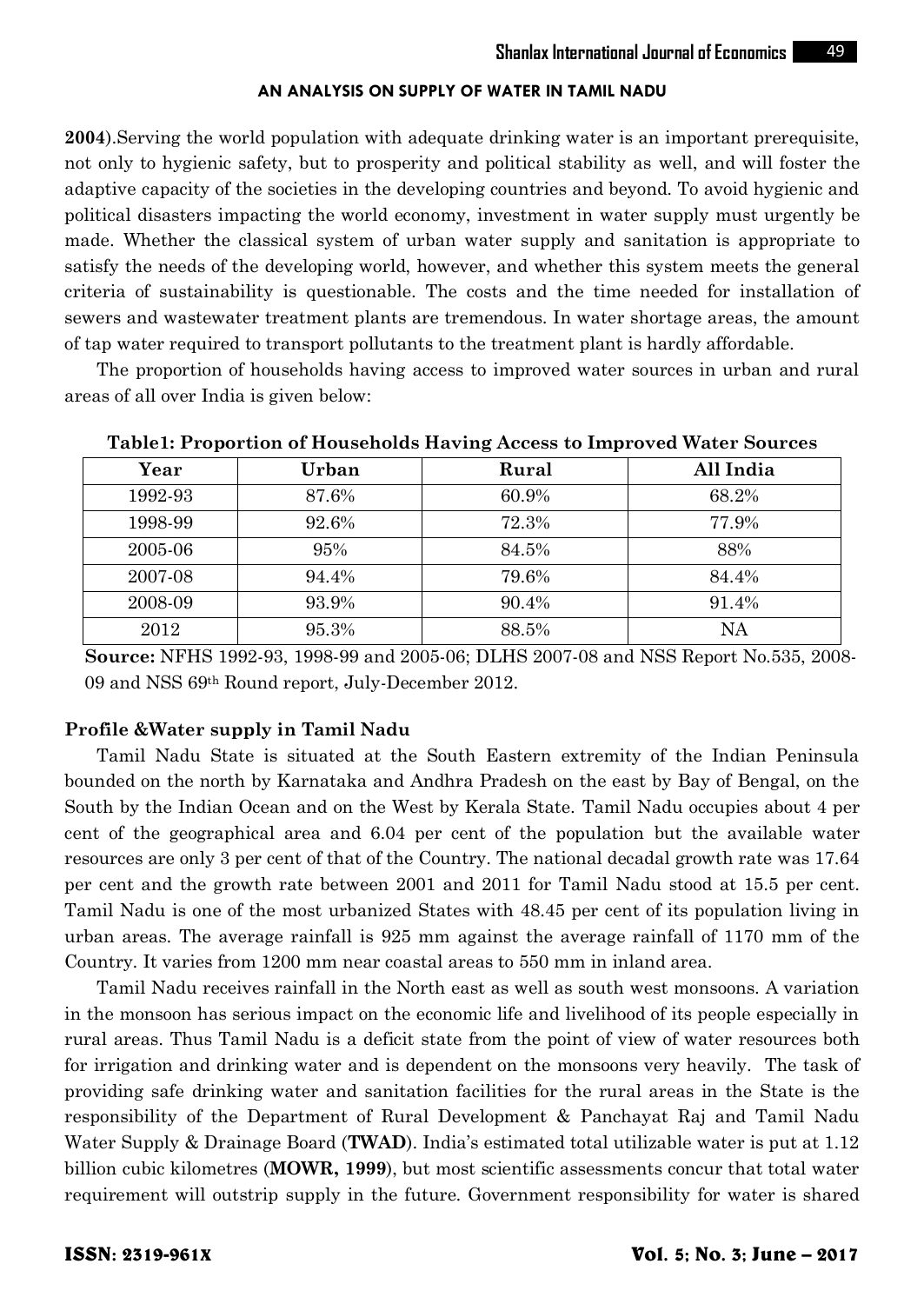by four major Ministries, the Ministry of Water Resources (MOWR) that looks after irrigation and river waters, the Ministry of Environment and Forests (MOEF), responsible for forest development and management and water pollution, the Ministry of Rural Development (MORD) that oversees watershed development as well as rural drinking water supply, and the Ministry of Urban Development (MOUD), that looks at urban water supply. There is a similar division of responsibility at state-level, with Irrigation or Water Resources Departments responsible for major, medium and minor irrigation schemes and ground water development, Departments of Rural Development responsible for implementing watershed development programmes, Departments of Rural Water Supply or Public Health Engineering implementing rural water supply and sanitation programmes and Departments of Urban Development handling urban water supply issues.

**Table2: Percentage Distribution of Slums in Tamil Nadu by Major Source of Drinking Water**

| Source    | <b>Notified Slums</b> | <b>Non-Notified Slum</b> |
|-----------|-----------------------|--------------------------|
| Tap       | 67                    |                          |
| Tube well | 21                    |                          |
| Well      |                       |                          |
| Others    | 10                    |                          |
| Total     | $100\,$               | 100                      |

**Source**: NSSO survey 58th round and 65th round (2008-09)

The above table clearly indicates that major source of drinking water is 67 taps under notified slums and 81 taps under non- notified slums in Tamil Nadu.

#### **Objectives of study**

- 1. To analyse the supply of water in Tamil Nadu during the period of 2001 to 2013.
- 2. To study the growth and expenditure of water supply in rural and urban areas of Tamil Nadu.

## **Data source and Material**

The study is mainly based on secondary data and information. The information was collected from Government of India, NSSO, Drinking water, Sanitation, Hygiene and housing condition in India, 69th round, Tamil Nadu water Supply & Drainage Board and various published sources such as books, journals, government reports and publication, research articles, websites etc. The simple average growth rate is calculated for the present analysis.

#### **Analysis and Discussion**

#### **Rural Water Supply and its Status**

Drinking water is the least sizeable use of water compared to irrigation or industry and yet access continues to be a challenge, particularly to the excluded and marginalized, pointing to the larger problem of inappropriate and inequitable management. A critical problem is "slippage", with habitation-level rural water supply coverage dropping from 94% in 2001 to 67% in 2009. The objective of providing Water Supply and Drainage facilities to rural and urban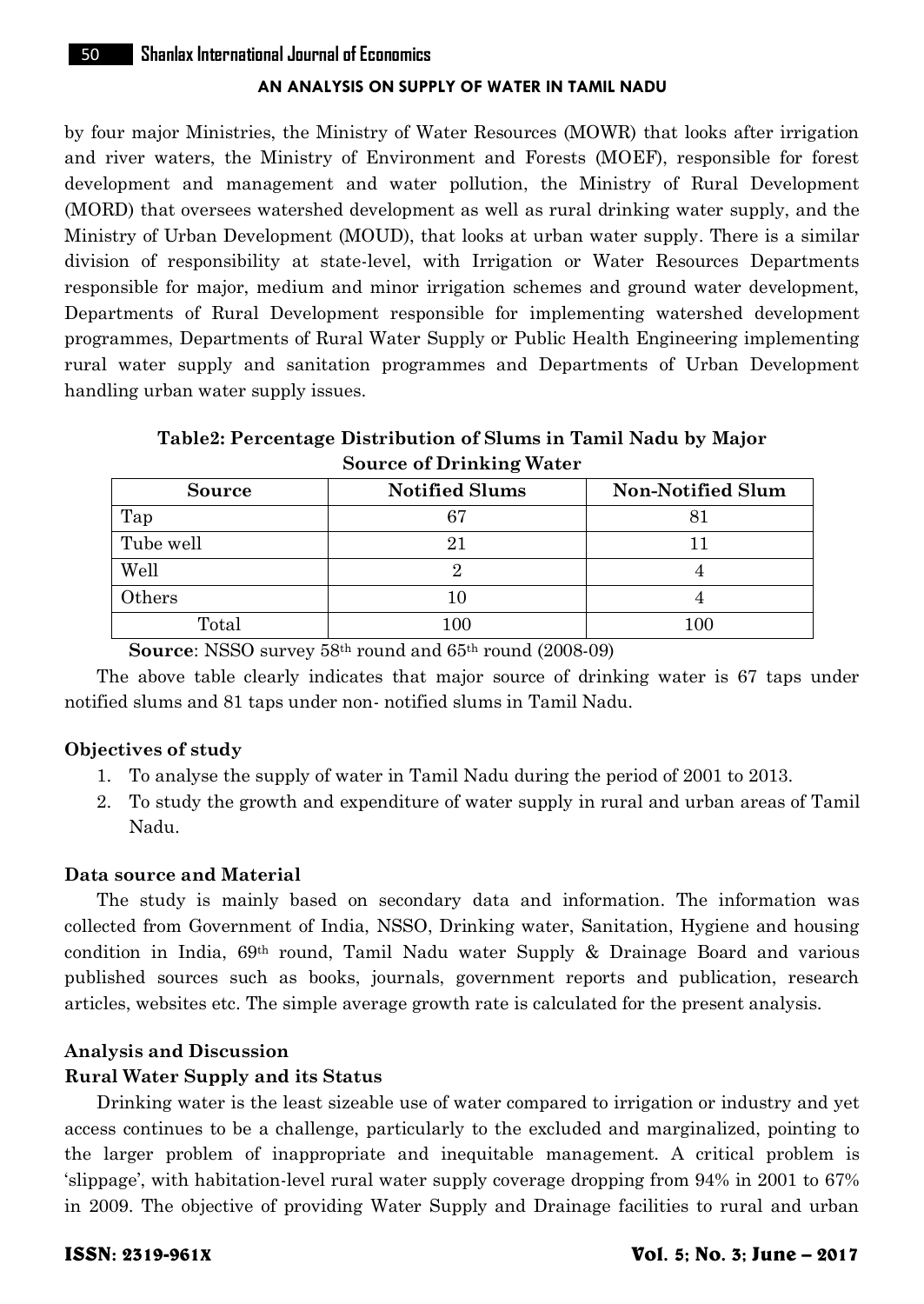areas of Tamil Nadu other than Chennai Metropolitan Area is the main mandate of Tamil Nadu Water Supply and Drainage Board (**TWAD**). TWAD Board has built up its capacity and capability considerably in all sectors and is ensuring effective implementation of water supply and sewerage schemes. The activities of the TWAD board include Planning, Investigation, Design Implementation and Commission of Water Supply and Sewerage Schemes in rural and urban areas, Operation and Maintenance of Combined Water Supply Schemes, Water Quality Monitoring and Surveillance Programme, activities on sustainability of drinking water sources and Training and Capacity building as shown in given table.

**Table3: Drinking Water - Status of in Rural Habitations As on 01-04-2013\***

| <b>Status</b>                       | <b>Habitations</b> | Percentage |
|-------------------------------------|--------------------|------------|
| Fully covered (40Ipcd**& above)     | 76704              | 78.13      |
| Partially Covered (10-39 Ipcd**)    | 21475              | 21.87      |
| Uncovered $(0.9 \text{ Ipcd}^{**})$ | Nil                | Nil        |
| Total                               | 98179              | 100        |

**Source**: Tamil Nadu Water supply & Drainage Board, Chennai-5,\*Status report as per updated YSR in IMIS website as on 1.04.13,\*\* Ipcd: Litre per Capita per day.

The above table-3 explains the drinking water status of rural habitations in Tamil Nadu. The table clearly indicates the status of fully covered habitations is 76704 with 78.13 percent where as partially covered status is 21475 with a 21.87 percent. The total status of rural habitations are 98179 with 100 percent. The supply of water in rural habitations is fully covered which is good to see in records of Tamil Nadu. But in reality the supply of water in rural areas is a question. Most of the summer season, the women in rural areas of Tamil Nadu involves in strikes on the road with their empty pots . Tamil Nadu is facing a water deficit of 11%, says a report. This is bad news, coming as it does at the beginning of a torrid summer. While the current total water demand in the state, for domestic, irrigation, livestock and industrial needs, is 1,867.85 tmcft (thousand million cubic feet) a year, the total availability, from all resources, is only1,681.78 tmcft. This deficit will rise to 17% by 2045, said the report, jointly prepared by several central and state government agencies, including Tamil Nadu's public works department and the Central Water Commission.(April 6 -2013 Times of India).

**Table 4: Rural Water Supply Performance 2001-02 to 2012-13**

| Year    | Table 4. Ivalar Watch Dupply I Chormance 2001 02 to 2012 to<br><b>Habitations Benefitted</b> | Expenditure (Rs. in crores) |  |  |
|---------|----------------------------------------------------------------------------------------------|-----------------------------|--|--|
| 2001-02 | $6865$ (-)                                                                                   | 439.87                      |  |  |
| 2002-03 | 6628(.3.4)                                                                                   | 563.82                      |  |  |
| 2003-04 | $6510(-1.7)$                                                                                 | 484.08                      |  |  |
| 2004-05 | 6520(0.1)                                                                                    | 451.93                      |  |  |
| 2005-06 | 7540 (15.6)                                                                                  | 526.66                      |  |  |
| 2006-07 | 7742 (2.6)                                                                                   | 555.75                      |  |  |
| 2007-08 | 12549 (62)                                                                                   | 749.69                      |  |  |
| 2008-09 | $10255(-18.2)$                                                                               | 824.48                      |  |  |
| 2009-10 | 8193 (-20.1)                                                                                 | 872.02                      |  |  |
| 2010-11 | 7004(.14.5)                                                                                  | 666.04                      |  |  |
| 2011-12 | $6000 (-14.3)$                                                                               | 735.74                      |  |  |
| 2012-13 | 7203 (20.05)                                                                                 | 1199.72                     |  |  |

**Source:** Tamil Nadu Water supply & Drainage Board, Chennai-5

AGR (Average growth rate) is given in the brackets, manipulated by researcher.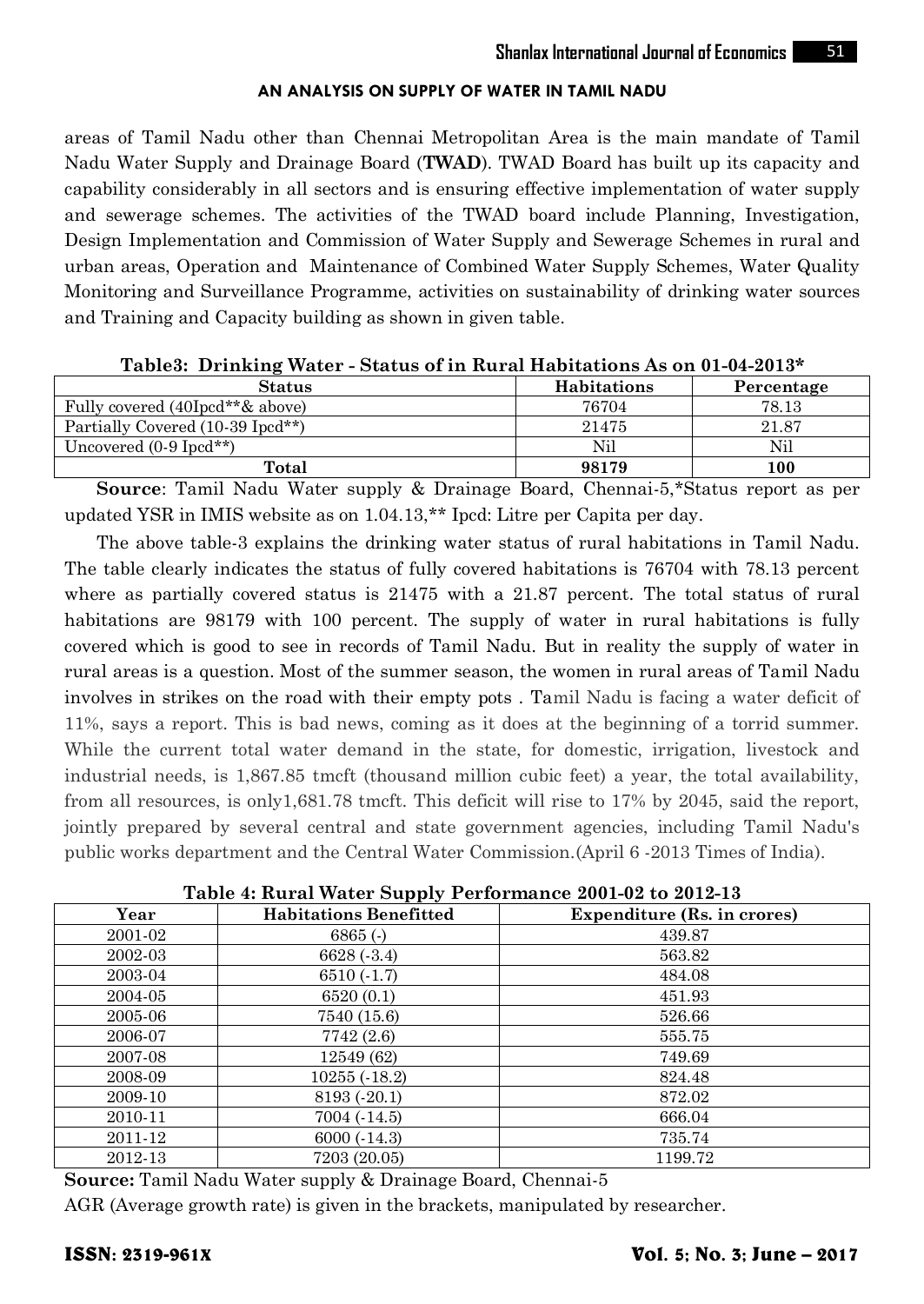The above table- 4 explains the performance of rural water supply in Tamil Nadu during the period 2001-02 to 2012-13. The habitation benefitted in 2001-02 has been increased from 6865in 2001-02 to 7203 in 2012-13. Expenditure is increased from 439.87 crores 2001-02 to 1199.72 crores in rural areas. The above table remains the Keynes psychological law of consumption. The expenditure increases with respect to consumption or the number of benefitted. The unknown variable or the omitted variable by Keynes is the depend ratio which is termed here as number of benefitted. The state domestic income increases over the year simultaneously the expenditure on social sector also increases which was clearly mentioned by the researcher by using the tamilnadustat.com data. The above table also explains the growth rate and expenditure during the period 2001-02 to 2012-13. The highest growth rate is in the year 2007-08 i.e., 62% with the expenditure of Rs.749.69 crores and lowest growth rate is in the year 2010-11 i.e., -14.5% with the expenditure of Rs666.04 crores in rural areas.

## **Urban Water Supply**

Access to and provision of safe drinking water to every household in the ULBs has been one of the primary concerns of the Government. Ensuring equitable and adequate supply of drinking water and its effective delivery is a major challenge for the ULBs. The drinking water requirement of Chennai city is met by drawing water from the surface reservoirs around Chennai city- Poondi, Redhills, Cholavaram, Chembarambakkam and also from Veeranamlake in Cuddalore District. Water is also received from the Kandaleru reservoir under Krishna Water Supply Project. In addition to this, CMWSSB is drawing about 100 MLD of water from the Desalination Plant at Minjur constructed on a Design, Build, Own, Operate and Transfer (DBOOT) basis. At present, the Board supplies about 765 MLD (Million Litres per Day) to domestic consumers in the City area and about 65 MLD of water to bulk consumers such as adjacent local bodies and industries located in Chennai Metropolitan Area. CMWSSB is taking necessary action to streamline water supply facilities to the areas which have been recently included within the Chennai City Corporation limits.

| Year    | No. of Urban Schemes Completed | <b>Expenditure (Rs. in crores)</b> |
|---------|--------------------------------|------------------------------------|
| 2001-02 | 62(.)                          | 154.63                             |
| 2002-03 | 72(16.1)                       | 166.05                             |
| 2003-04 | 60(.16.6)                      | 133.00                             |
| 2004-05 | 55(.8.3)                       | 120.01                             |
| 2005-06 | 77 (40)                        | 125.38                             |
| 2006-07 | 55(.28.5)                      | 81.16                              |
| 2007-08 | 55(0)                          | 166.35                             |
| 2008-09 | 50(.9.0)                       | 289.88                             |
| 2009-10 | 50(0)                          | 153.69                             |
| 2010-11 | 47(.6)                         | 101.53                             |
| 2011-12 | 13(.72.3)                      | 86.50                              |
| 2012-13 | 7(.46.15)                      | 15.77                              |

**Table 5: Urban Water supply performance 2001-02 to 2012-13**

**Source**: Tamil Nadu Water supply & Drainage Board, Chennai-5

AGR (Annual growth rate) is given in the brackets, manipulated by researcher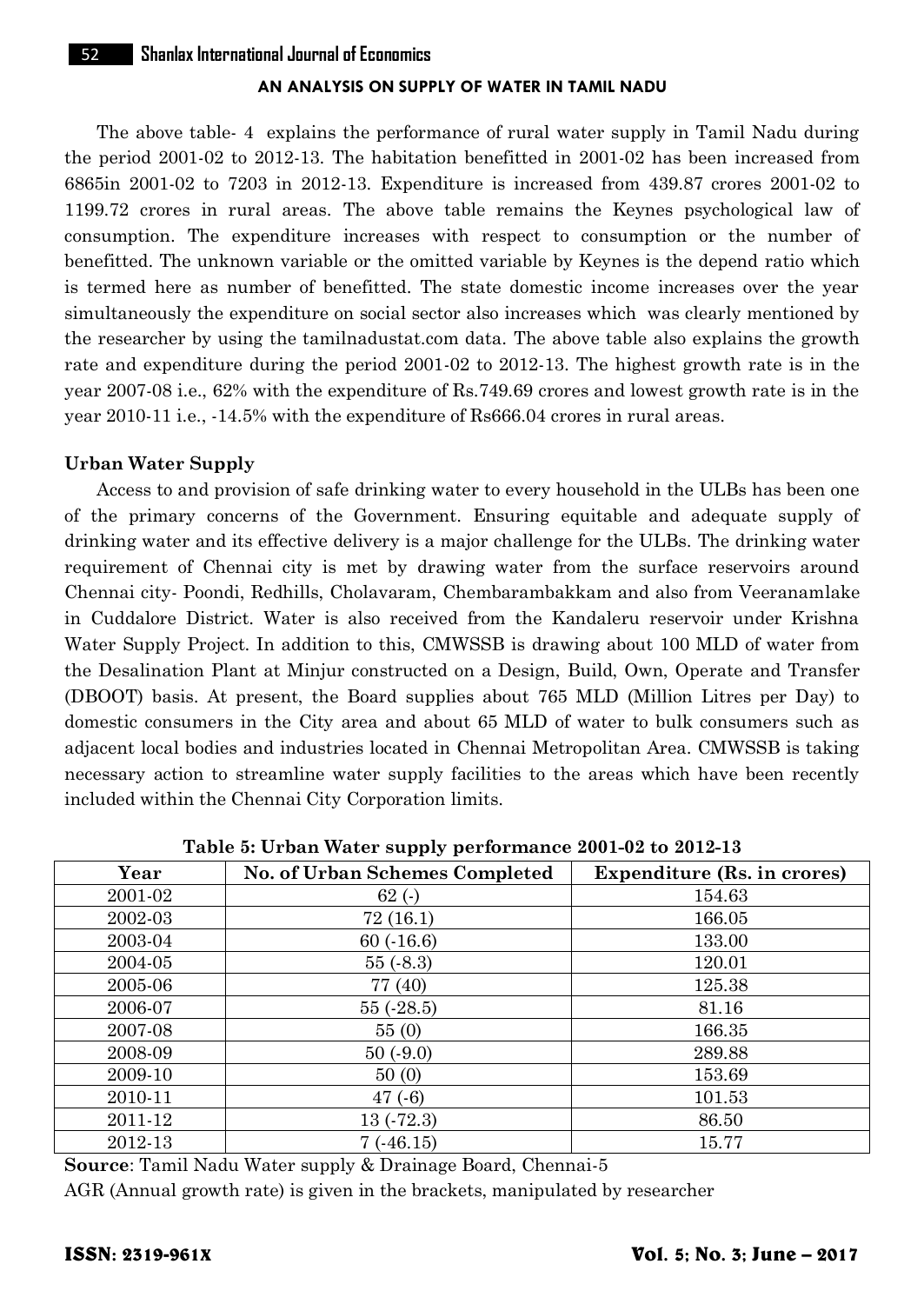The above table indicates the urban water supply performance in Tamil Nadu during the period 2001-02 to 2012-13. The number of urban schemes completed in 2001-02 is 63 whereas it reduces to 7 completed schemes in 2012-13. And also the expenditure is reducing from 154.63 crores in 2001-02 to 15.77 crores in 2012-13.The above table also indicates the growth rate and expenditure during the period 2001-02 to 2012-13. The highest growth rate is in the period 2005-06 i.e., 40% with the expenditure of Rs125.38 crores and lowest growth rate is in the period 2007-08 and 2008-09 i.e., zero percent with the expenditure of Rs166.35crores and 153.69crores in urban areas.

#### **Status of Urban Water Supply**

Water Supply is seen as a core service and coverage as measured by provision of protected water supply has been improved in the last 5 to 10 years. Water supply and demand in Chennai Urban Agglomeration is estimated at 1750 MLD and 2248 MLD in the Chennai Second Master Plan and the Chennai revised City Development Plan respectively. This gap between supply and demand requires a combination of conservative resource utilization with sustainable supply augmentation. Existing storage capacity of all water reservoirs is estimated at 11.057 TMC. Additional capacity of 4.2 TMC is envisaged through creation of new reservoirs and by deepening existing reservoirs. The table 2 provides the status of water supply in ULBs other than Chennai City. As can be seen, coverage of protected water supply has been extended to all cities with more than a third of ULBs having "good" coverage.

| Table 6: Status of Water Supply in Urban Local Bodies |  |
|-------------------------------------------------------|--|
| (Other than Chennai Corporation)                      |  |

| <b>Local Body</b>                        | Good | Average | Poor | <b>Total</b> |
|------------------------------------------|------|---------|------|--------------|
| Corporations                             |      |         |      | 9            |
| $(Good > 110$ LPCD, Average 70-109 LPCD, |      |         |      |              |
| Poor $-$ less than 70 LPCD)              |      |         |      |              |
| <b>Muncipalities</b>                     |      |         |      |              |
| $(Good > 90 LPCD, Average 50-89 LPCD,$   | 51   | 67      |      | 125          |
| Poor $-$ less than 50 LPCD)              |      |         |      |              |
| <b>Town Panchayats</b>                   |      |         |      |              |
| $(Good > 70$ LPCD, Average 40-69 LPCD,   | 336  | 179     | 14   | 529          |
| Poor $-$ less than 40 LPCD)              |      |         |      |              |

**Source**: Tamil Nadu Water Supply and Drainage Board

The above table explains the status of water supply in urban local bodies such as corporations, municipalities and town panchayats with good average and poor performance. The good status of corporations is 1, average is 7, poor is 9 and total is 9. The good status of municipalities is 51, average is 67, poor is 7 and total is 125. The good status of town Panchayat is 336. Average is 179, poor is 14 and total is 529. From the above analysis of this paper it has calculated that the performance of rural water supply is in upward trend with the increase in expenditure and the growth rate is also positive with increased expenditure. And the performance of urban water supply is reduced with the schemes and expenditure whereas the growth rate is also relatively linked with expenditure. The demand and supply of drinking